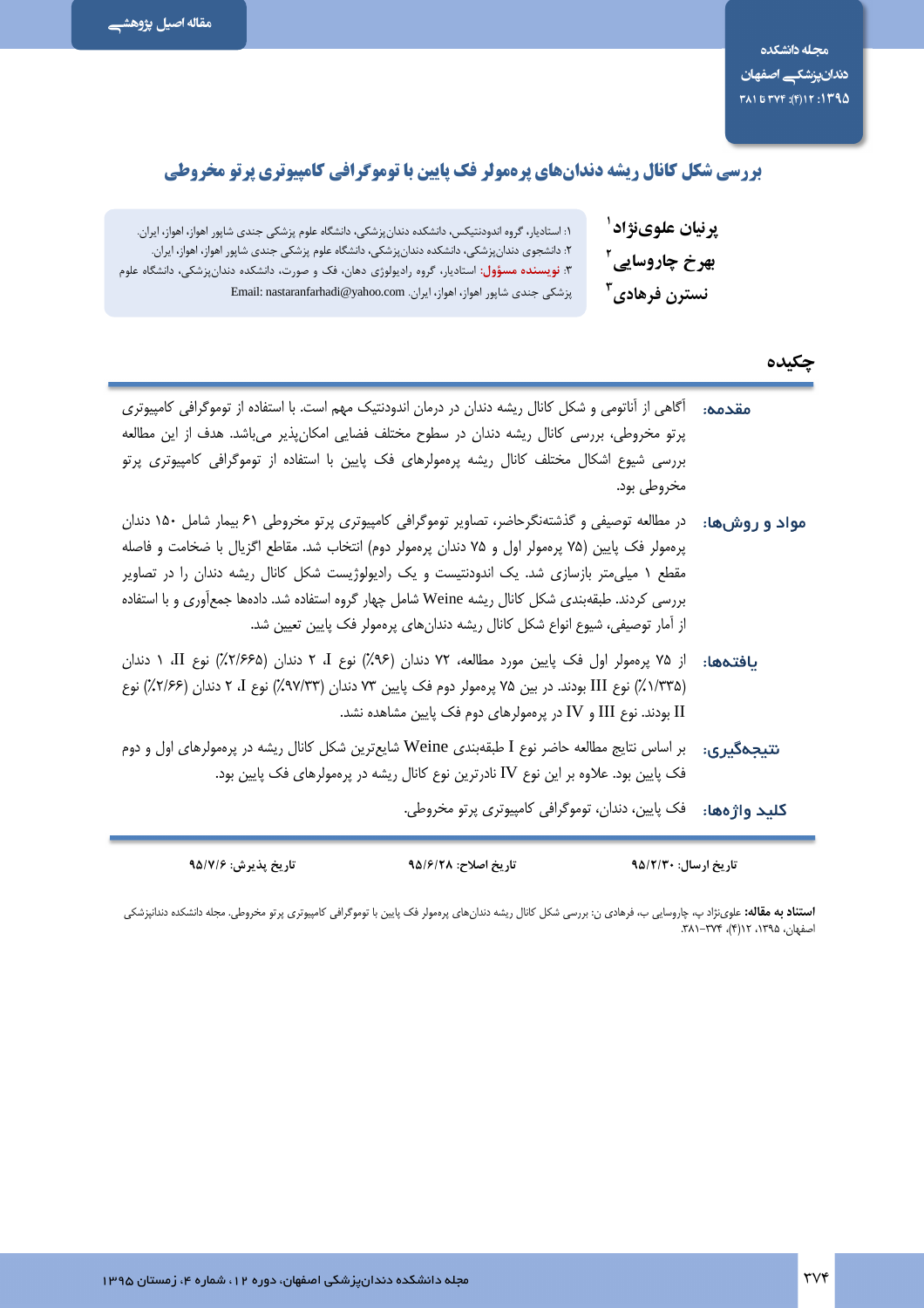#### مقدمه

تعداد ریشهها و شکل کانال ریشه یک دندان ممکن است با توجه به جنسیت، سن و نژاد متفاوت باشد (۱-۳). آگاهی از شکل کانال ریشه و تنوعات آناتومیک احتمالی آن در درمان اندودنتیک اهمیت دارد. یکی از مهمترین عوامل عدم موفقیت درمان ریشه، شناخت ناکافی از آناتومی داخلی دندان میباشد. این مسأله میتواند باعث بروز خطا در تشخيص و طرح درمان شود (١-۴).

رادیوگرافی به عنوان یک ابزار تشخیصی در ارزیابی تعداد و شکل ریشه و بررسی دقیق شکل کانال ریشه دندان کمک کننده است. به عنوان مثال رادیوگرافی پریاپیکال به صورت متداول جهت بررسی کانال و ریشه دندان قبل از درمان اندودنتیک، در حین و بعد از آن استفاده می شود (۵-۷). این رادیوگرافی علیرغم مزایایی چون ارزان و دسترس بودن و مقدار تشعشع پایین، دارای معایبی نیز میباشد. در واقع رادیوگرافی پری|پیکال، تصویری دوبعدی از یک ساختار سەبعدى فراهم مىكند. اين مسأله مىتواند منجر به بدشکلی (Distortion) ساختار آناتومیک و تغییر ابعاد آن در تصویر شود. علاوه بر این روی همافتادگی ساختارهای آناتومیک مختلف ممکن است در روند تشخیص اختلال ایجاد کند (۸–۱۰). در مقابل، تصاویر توموگرافی كامپيوترى پرتو مخروطى Cone Beam CBCT) Computed Tomography) امکان بررسی ساختارهای آناتومیک را در سطوح فضایی مختلف فراهم میکند. این تصاویر فاقد روی همافتادگی و بدشکلی شکل و ابعاد ساختار آناتوميك مي باشند (١-۴). علاوه بر اين CBCT تصاویری با کیفیت، از شکل ریشه و کانالهای آن ارایه می کند که نسبت به تصاویر معمولی وضوح بالاتری دارد. همچنین مطالعات مختلف نشان داده است که تصاویر CBCT نسبت به تصاویر معمولی، درک بهتری از آناتومی ريشه دندان و ساختار داخلي آن را فراهم مي كند (١-٣).

دندانهای دایمی تنوع زیادی در تعداد ریشه، تعداد و شکل کانالهای موجود در هر ریشه دارند (۱۱-۱۴). در این

میان پرهمولرهای فک پایین یکی از دشوارترین دندانها جهت انجام درمان ريشه به حساب ميآيند (١۴–١۵). پرهمولرهای فک پایین عموما جزیی از دندانهای تکءریشه و تک کاناله محسوب میشوند. ریشه این دندانها معمولا در سطح مقطع بیضی شکل است (۱۵–۱۷). با این وجود تنوع زیادی در شکل کانال ریشه این دندانها وجود دارد (۱۷-۱۹). وجود این تنوعات در شکل کانال دندانهای پرهمولر فک پایین و عدم آگاهی از آن میتواند یکی از علل شکست درمان ریشه در این دندانها باشد (۱۱، ۱۴).

مطالعات زیادی وجود دارد که به بررسی شکل و تعداد ریشهها و کانالهای ریشه دندانهای قدامی و خلفی با استفاده از CBCT میپردازد (۲۰-۲۲). به عنوان مثال Zheng و همکاران (۲۰) در چین، شکل کانال و ریشه دندان مولر اول فک بالا را بررسی کرده و نتایج متنوعی را گزارش نمودند. همچنین Silva و همکاران (۲۱) در برزیل، از CBCT جهت بررسی شکل کانال مولرهای فک پایین استفاده کردند. Han و همکاران (۲۲) نیز به بررسی شکل ریشه و کانال دندانهای قدامی فک پایین و فک بالا در چین پرداختند. در مورد شکل ریشه و کانال پرهمولرها نیز مطالعاتی در دسترس میباشد (۱۵–۱۸). بیشتر این مطالعات به صورت آزمایشگاهی و روی دندانهای کشیده شده به دلایل مشکلات پریودنتال و ارتودنتیک انجام شده و نتایج متنوعی را به همراه داشته است (۱۵، ۱۶). در ایران نیز مطالعات محدودی وجود دارد که به بررسی تعداد و شکل ریشهها و کانالهای ریشه دندان با CBCT برداخته باشد (۲۳، ۲۴). به عنوان مثال امین سبحانی و همکاران (۲۳) شکل کانال و ریشه دندانهای قدامی فک پایین را در تصاویر CBCT بیماران ایرانی بررسی کردند. میرزایی و همکاران (۲۴) نیز در تعداد، شکل و انحنای کانال و ریشه دندانهای قدامی و خلفی فک پایین و پرهمولرها و مولرهای فک بالا را در تعدادی بیمار همدانی بررسی نمودند. آنها نشان دادند که بیشتر دندانهای پرهمولر فک پایین تکءریشه و تک کانال بودند (۲۴). در این مطالعه سعی بر این بود که با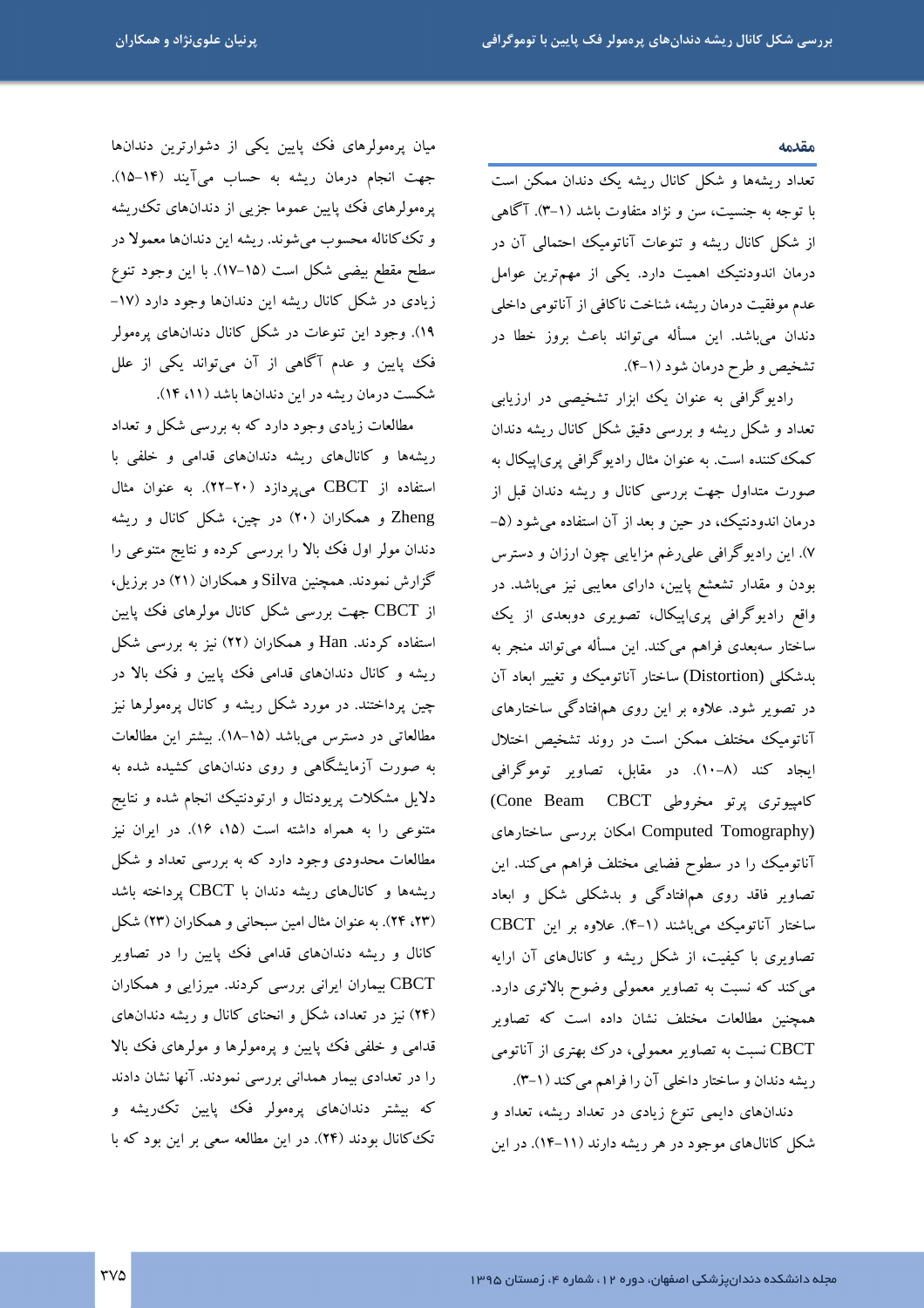توجه به محدودیت تعداد بررسیهای انجام شده در ایران، شیوع انواع شکل کانال ریشه دندانهای پرهمولر فک پایین در CBCT بیماران اهوازی ارزیابی شود.

#### مواد و روشها

در مطالعه توصیفی و گذشتهنگر حاضر، تصاویرCBCT ذخیره شده ۵۰۰ بیمار مراجعهکننده به بخش رادیولوژی فک و صورت دانشکده دندان یزشکی جندیشاپور اهواز و سایر مراکز رادیولوژی سطح شهر در بازهی زمانی دی ماه ۱۳۹۲ تا شهریور ۱۳۹۴ بررسی شد. این تصاویر جهت ارزیابی قبل، حین و بعد از درمان ایمپلنت یا بررسی وضعیت دندان عقل در رابطه با کانال مندیبولار و یا سایر نیازهای تشخیصی دندانپزشکی تجویز شده بودند. فاصله سنی بیماران ۱۹ تا ۶۵ سال بود. معیارهای ورود نمونه، کیفیت مناسب تصاویر جهت مشاهده کانال ریشه دندان، وجود تصویر از ناحیه فک پایین و داشتن حداقل یک دندان پرهمولر در محدوده تصویر بود. دندانهای پرهمولر در حال تکامل یا در حال رویش از مطالعه حذف شدند. فقط دندانهای که دارای ریشه سالم بدون شکستگی و تحلیل داخلی یا خارجی بودند به مطالعه وارد شدند. همچنین دندانهای پرهمولری که درمان ریشه شده بودند و یا پوسیدگی یا رستوریشن وسیع داشتند از مطالعه خارج شدند. در مجموع تصاویر ۶۱ بیمار شامل ۱۵۰ دندان (۷۵ عدد پرهمولر اول و ۷۵ عدد پرهمولر دوم فک پایین) انتخاب شد (۰/۹).

مقاطع CBCT اگزیالی با ضخامت و فاصله ۱ میل<sub>ی</sub>متر از دندانها تهیه شد. کلیه تصاویر با دستگاه توموگرافی كامپيوترى پرتو مخروطى ( ,QR, )NewTom VGI Verona, Italy) تھیه شده بودند. جهت بررسی تصاویر نیز از نرمافزار مخصوص آن (NNT, QR, Verona, Italy) نسخه ی ۲/۲۱ استفاده شد. یک رادیولوژیست فک و صورت و یک اندودنتیست آشنا به ساختار داخلی دندان در تصاویر CBCT، شکل کانالهای ریشه پرهمولرها را در مقاطع اگزیالی دندان بررسی کردند. مشاهدهگرها اجازه

داشتند از ابزار بزرگنمایی نرمافزار استفاده کنند و وضوح و روشنایی تصاویر را تغییر دهند. در مواردی که توافق نظر بین دو مشاهدهگر وجود نداشت، از یک اندودنتیست با تجربه ديگر جهت تأييد تشخيص كمك گرفته شد (٢٠، ٢٢). جهت بررسی شکل کانال ریشه پرهمولرهای اول و دوم فک پایین از طبقهبندی Weine استفاده شد (۲۵). Weine سیستم کانال ریشه دندانهای پرهمولر را به چهار نوع تقسیم بندی کرده است. در نوع I یک کانال منفرد از اتاق پالپ تا فورامن اپیکال امتداد پیدا میکند. در نوع II دو کانال مجزا اتاقک پالپ را ترک میکنند و قبل از رسیدن به اپکس برای تشکیل یک کانال به هم میپیوندند. در نوع III دو کانال مجزای مشخص به سمت اپکس گسترش می یابد و به دو سوراخ اپیکال مجزا ختم میشود. در نوع IV یک کانال از اتاقک پالپ خارج و قبل از رسیدن به اپکس به دو کانال مشخص با سوراخهای اپیکال مجزا تقسیم میشود. مشاهدهگرها بر اساس این طبقهبندی، شکل کانال ریشه ۷۵ پرهمولر اول و ۷۵ پرهمولر فک پپایین را بررسی نمودند. دادهها جمع آوری و با استفاده از آمار توصیفی شیوع انواع شکل کانال ریشه پرهمولرهای فک پایین بیماران اهوازی مشخص شد.

#### بافتهها

بررسی شکل کانالها بر اساس طبقهبندی Weine نشان داد که از ۷۵ دندان پرهمولر اول فک پایین مورد مطالعه،۷۲ دندان (٩۶٪) نوع J، ٢ دندان (٢/٩۶۵٪) نوع II، ١ دندان (۱/۳۳۵٪) نوع III بودند. در بین ۷۵ دندان پرهمولر دوم فک پایین ۷۳ دندان (۹۷/۳۳٪) نوع I، ۲ دندان (۱۲/۶۶٪) نوع II بودند. نوع III و IV در دندانهای پرهمولر دوم فک پایین مورد مطالعه مشاهده نشد (شکل ۱).

از ۷۵ دندان پرهمولر اول فک پایین در مجموع ۳ دندان (۴٪) دو کاناله بودند و تنها یک دندان (۱/۳۳۵٪) دو سوراخ اپیکال جداگانه داشت. دندان پرهمولر دوم فک پایین با دو سوراخ اپیکال مجزا مشاهده نشد. نتایج در جدول ۱ خلاصه شده است.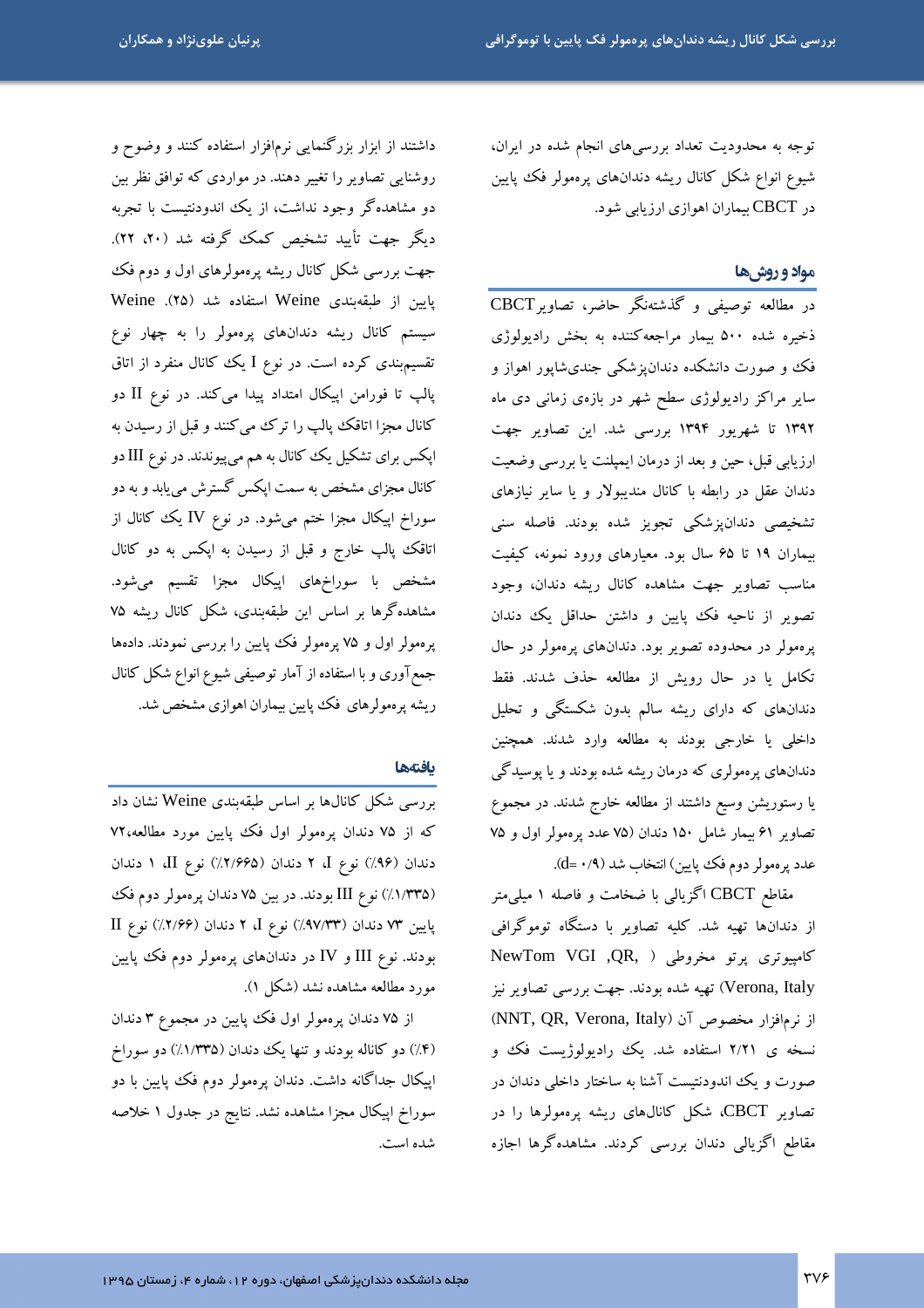

شكل ١: مقاطع اگزيال CBCT در نواحي كرونال (A,D,G) ، مياني (B,E,H) و اييكال (C,F,I) ريشه دندانهاي يرەمولر فك يايين. نوع (A-C) ، نوع D-F) II) و نوع G-I) III) طبقهبندی Weine برای شکل کانال ریشه دندان پرمولر مشاهده میشود.

| كامپيوترى پرتو مخروطى   |                                   |                                           |                         |       |                    |  |
|-------------------------|-----------------------------------|-------------------------------------------|-------------------------|-------|--------------------|--|
| طبقهبندي شكل كانال ريشه |                                   |                                           |                         |       |                    |  |
| نوع IV<br>تعداد (درصد)  | $III$ نوع<br>تعداد (درصد)         | $II$ نوع<br>تعداد (درصد)                  | نوع I<br>تعداد (درصد)   | تعداد | نوع دندان          |  |
| $(\cdot)$ .             | $(\frac{1}{2}\frac{1}{\sqrt{2}})$ | $(\frac{1}{2}(\frac{1}{2})^{2})$ $\gamma$ | $(\lambda$ 9.5) YT      | ٧۵    | پرەمولر اول منديبل |  |
| $(\mathcal{U} \cdot)$   | $(\cdot) \cdot$                   | $(\frac{1}{2}(\frac{1}{2})^{2})$ $\gamma$ | $(\sqrt{2}V/\sqrt{2})V$ | ٧۵    | پرەمولر دوم منديبل |  |
| $(\cdot \cdot)$         | $(\sqrt{.}1550)$                  | $(\frac{1}{2}(\frac{1}{2})^{2})$          | ۱۴۵ (۶۷/۶۷)             | ۱۵۰   | مجموع              |  |

جدول ۱: توزیع فراوانی انواع شکل کانال ریشه دندانهای پرهمولر فک پایین بر اساس طبقه بندی Weine در تصاویر توموگرافی

.<br>موفقیت درمان اندودنتیک به درک صحیح از آناتومی نرمال کانال ریشه دندان و تنوعات آن بستگی دارد (۲۶، ۲۷). پاکسازی، شکل(دهی و مسدودسازی صحیح سیستم کانال ریشه در سهبعد فضایی به داشتن دانش مناسب از آناتومی این ساختار سەبعدی وابسته میباشد (۱-۴). توموگرافی کامپیوتری پرتو مخروطی با ارایه تصاویر در طرحهای فضایی مختلف امکان بررسی سهبعدی ساختار کانال ریشه را فراهم میکند (۱–۳). اگرچه تهیه تصاویر CBCT به عنوان

یک روش تشخیصی معمول قبل از درمان کانال ریشه به دلیل مقدار تشعشع نسبتا بالا، منطقی نیست ولی استفاده از تصاویر CBCT موجود بیماران که به دلیل سایر نیازهای تشخیصی از قبیل درمان ایمپلنت یا بررسی وضعیت دندان عقل تهیه شدهاند، مفید به نظر می رسد (۲۸). بررسی دقیق شکل کانال ریشه در مورد دندانهای پرهمولر که تمایل زیادی به داشتن تنوعات نرمال دارند، حایز اهمیت است. تنوعات زیاد شکل و تعداد ریشه و کانال در دندانهای یرهمولر فک پایین باعث شده است این دندان از مشکل ترین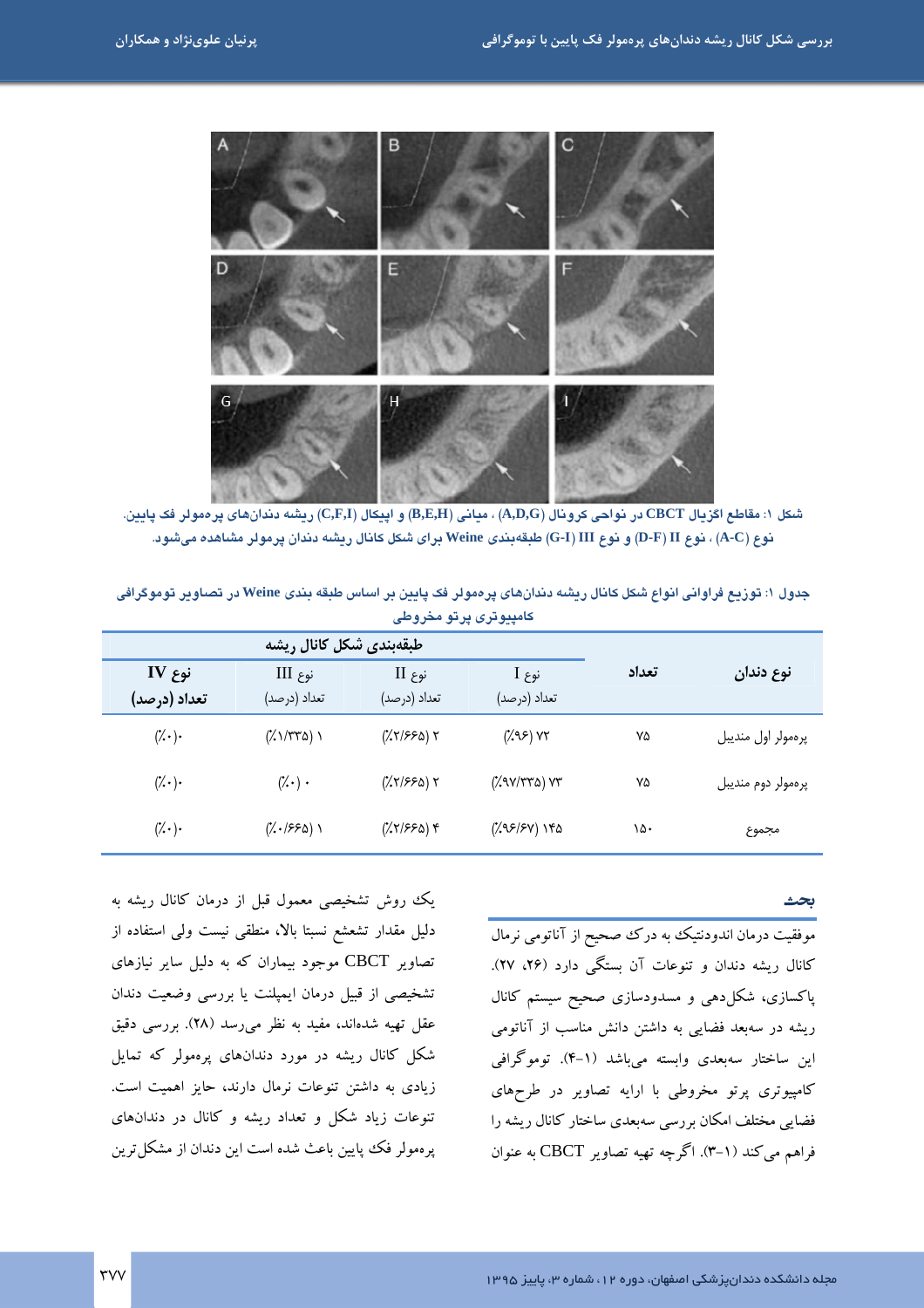دندانها از نظر انجام درمان ريشه موفق باشد (١١، ١۴). شیوع این تنوعات سیستم کانال ریشه نیز در هر نژاد و منطقه جغرافیایی متغیر میباشد و نیاز به بررسی دندانپزشکی اختصاصی دارد (۱۵-۱۷).

در این مطالعه شیوع انواع مختلف شکل کانال ریشه پرهمولرهای فک پایین در تصاویر CBCT در شهر اهواز بررسی شد. نتایج نشان داد که نوع I کانال ریشه شایع ترین نوع در دندانهای پرهمولر اول و دوم فک پپایین به ترتیب با شيوع ٩۶٪ و ٩٧٪ بود. نوع II طبقهبندی فقط در ٢/۶٪ پرهمولرهای اول و دوم فک پایین شیوع داشت. نوع III فقط در پرهمولرهای اول فک پایین مشاهده شد و شیوع ۱/۳٪ داشت. در دندانهای پرهمولر دوم فک پایین فقط انواع I و ا کانال ریشه وجود داشت و نوع III و IV مشاهده نشد. به TV این ترتیب نوع IV طبقهبندی کانال ریشه کمترین شیوع را در بین پرهمولرهای فک پایین داشت. میرزایی و همکاران (۲۴) مطالعهی مشابهی را بر روی تصاویر CBCT بیماران همدانی انجام دادند. آنها تعداد ریشه و کانال ۶۶ پرهمولر اول و ۶۶ پرهمولر دوم فک پایین را بررسی کردند و نشان دادند که همهی دندانهای پرهمولر اول و ۹۸/۵٪ دندانهای پرهمولر دوم مورد مطالعه تکءریشه بودند. آنها همچنین نشان دادند که ۷۵٪ دندانهای پرهمولر اول و ۹۲٪ دندانهای پرهمولر دوم فقط یک کانال داشتند که از اتاقک پالپ به سوراخ انتهای ریشه امتداد داشت (۲۴). این نتیجه در تأیید نتايج مطالعه حاضر بود.

Llenda و همکاران (۲۹) تعداد ریشه و کانالهای ۱۲۶ دندانهای پرهمولر فک پایین را در تصاویر V. CBCT بیمار اسپانیایی بررسی کردند. آنها گزارش کردند که حدود ۸۳٪ دندانهای پرهمولر فک پایین در این مطالعه دارای یک کانال، حدود ۱۶٪ دارای دو کانال و کمتر از ۱٪ دارای سه کانال هستند. در این مطالعه بیشتر دندانهای پرهمولر اول (۵۷٪) و دو (۴۸٪) فک پایین فقط یک کانال داشتند که از اتاقک پالپ به سوراخ انتهای ریشه امتداد داشت. همچنین بیشتر دندانهای پرهمولر مورد مطالعه دارای یک ریشه و

یک فورامن بودند. این نتایج در تأیید یافتههای مطالعه حاضر میباشد. علاوه بر این Llenda و همکاران (۲۹) تفاوت معنیداری را بین تعداد کانالهادر دندانهای پرهمولر اول و دوم فک پایین مشاهده نکردند ولی گزارش کردند که شیوع مشاهده بیش از یک کانال ریشه، در دندانهای پرهمولر اول فک پایین بیشتر از پرهمولر دوم مندیبل میباشد. همچنین گزارش کردند که دندانهای پرهمولر اول فک پایین نسبت به پرهمولر دوم فک پایین، تنوع آناتومیک کانال ریشه بیشتری دارند (۲۹). در مطالعه مشابه Yu و همکاران (۳۰) تعداد و شکل کانالهای ریشه دندانهای پرهمولر فک پایین را در چین بررسی کردند. در این مطالعه ۱۴۹ تصویر CBCT بررسی شد که شامل ۱۷۸ پرهمولر اول و ۱۷۸ پرهمولر دوم فک پایین بود. آنها نشان دادند که ۹۸٪ دندانهای پرهمولر اول تکدریشه و ۲٪ دارای دو ریشه بودند. همچنین ۸۷٪ این دندانها یک کانال و ۱۱٪ دو کانال و مابقی ۳ کانال داشتند. علاوه بر این همه دندانهای پرهمولر دو در این مطالعه یک ریشه داشتند که از میان آنها ۹۷٪ دارای یک کانال و مابقی دارای دو کانال بودند (۳۰). در این مطالعه نیز مانند مطالعه حاضر، بیشتر پرهمولرهای فک پایین دارای یک کانال بودند. Park و همکاران (۱۷) نیز نتایج مشابهی را در بررسی تصاویر ۴۳۰ CBCT بیمار در کشور کره گزارش کردند.

Sandhya و همکاران (۱۹) در یک مطالعه مورفولوژی کانال ریشه دندانهای پرهمولر اول را در کشور هند بررسی کردند. آنها از تصاویر توموگرافی کامپیوتری اسپیرال (Spiral CT) استفاده نمودند. در این مطالعه تعداد ۱۰۰ دندان کشیده شده انسان تصویربرداری شد. نتایج نشان داد که ۸۰٪ پرهمولرهای اول فک پایین یک کانال داشتند. همچنین مانند مطالعه حاضر، نوع I کانال ریشه شایعترین نوع بود.

لازم به توضیح است که اگرچه بیشتر مطالعات نشان میدهند که بیشتر پرهمولرهای فک پایین تکءریشه و تک کانال هستند و شایع ترین شکل کانال ریشه در آنها نوع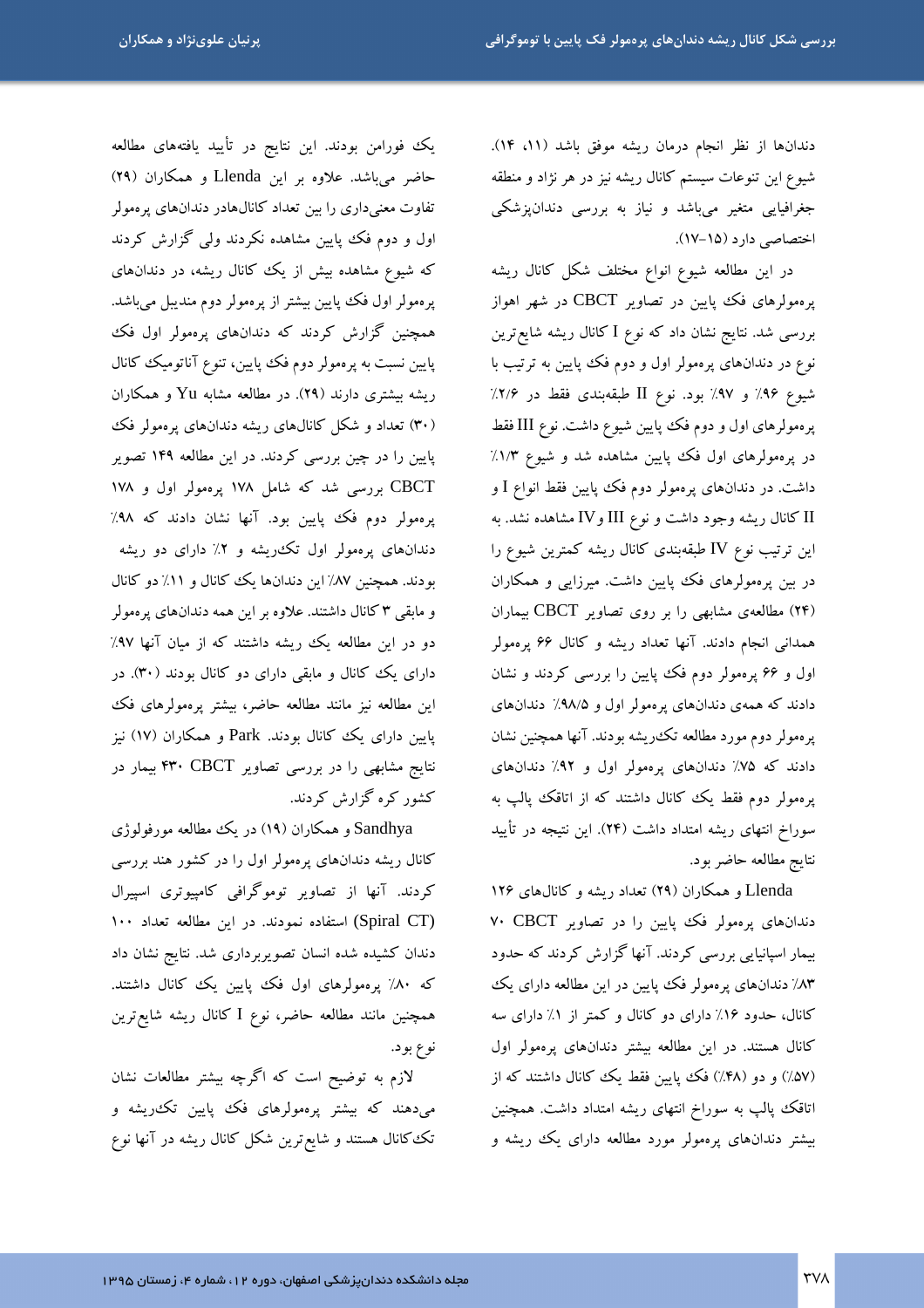I است، ولي فراواني تعداد ريشه و كانال و مورفولوژي کانال در مطالعات مختلف متفاوت گزارش شده است (۱۵-١٨). علت اختلافات مي تواند مربوط تفاوت در نمونهها از نظر تعداد، نژاد و منطقه جغرافیایی و یا تفاوت در روش مطالعه (به عنوان مثال انجام بررسی روی بیمار یا دندان کشیده شده) و همچنین تفاوت در طبقهبندی مورد استفاده برای تعیین شکل کانال و در نهایت تجربه و تشخیص مشاهده گ ها ىاشد.

شایان ذکر است که این مطالعه دارای محدودیتهایی نیز بود. با توجه به اینکه بیشتر تصاویر CBCT جهت بررسی .<br>نواحي بي دنداني كانديد ايميلنت و با فيلد تصوير محدود به نواحي مورد نظر تھيه مي شوند، يافتن تصاوير فڪ پايين دارای دندان پرهمولر با معیارهای ورود این مطالعه مشکل بود و محدودیت در تعداد نمونهها وجود داشت. بنابراین توصیه می شود که مطالعات بعدی با حجم نمونه بیشتر و در

سطح وسیع تری انجام گیرد. همچنین توصیه میشود بررسی در نقاط مختلف جغرافیایی کشور انجام شود تا شیوع انواع شکل و تعداد کانال و ریشه هر دندان در جمعیت ایرانی مشخص گردد.

#### نتيجەگيرگ

بر اساس نتایج مطالعه حاضر، بیشتر دندانهای پرهمولر فک یایین یک ریشه و یک کانال داشتند و نوع I طبقهبندی Weine شایع ترین شکل کانال ریشه در دندانهای پرهمولر اول و دوم فک پایین بود. به علاوه، نوع IV نادرترین نوع کانال ریشه در پرهمولرهای مندیبل گزارش شد.

\* این مقاله منتج از پایانiامه دانشجویی به شماره ۴/۰۱۴–B بوده و کلیه حقوق این طرح برای دانشگاه علوم پزشکی جندي شاپور اهواز محفوظ است.

#### **References**

- 1. Durack C, Patel S. Cone beam computed tomography in endodontics. Braz Dent J. 2012;23(3):179-91.
- 2. Matherne RP, Angelopoulos C, Kulild JC, Tira D. Use of cone-beam computed tomography to identify root canal systems in vitro. J Endod 2008;34(1):87-9.
- 3. Michetti J, Maret D, Mallet J-P, Diemer F. Validation of cone beam computed tomography as a tool to explore root canal anatomy. J Endod 2010;36(7):1187-90.
- 4. Scarfe WC, Levin MD, Gane D, Farman AG. Use of cone beam computed tomography in endodontics. Int J Dent 2009; 2009: 634567.
- 5. Farhadi N, Shokraneh A, Mehdizadeh M. Effect of Contrast Inversion Enhancement on the Accuracy of Endodontic File Length Determination in Digital Radiography. J Clin Diagn Res 2015;9(5): ZC102-5.
- 6. Mehdizadeh M, Khademi AA, Shokraneh A, Farhadi N. Effect of digital noise reduction on the accuracy of endodontic file length determination. Imaging Sci Dent 2013;43(3):185-90.
- 7. Mehdizadeh M, Khademi A, Shokraneh A, Farhadi N. Evaluation of the effect of digital magnification on the accuracy of endodontic file length determination. J Isfahan Dent Sch 2015;11(4):267-74.
- 8. Dabbaghi A, Shokraneh A, Farhadi N. The accuracy of single emulsion radiographic film in linear measurement of spiral tomography. Dent Res J 2013; 10(2): 197-201.
- 9. Mehdizadeh M, Mehrabi A, Farhadi N. Evaluation of accuracy of conventional spiral tomography in estimating alveolar bone height of mandible in implant treatments. J Isfahan Dent Sch 2014; 10(6): 450-6.
- 10. Dabbaghi A, Rajaei E, Shokraneh A, Tabesh H, Farhadi N. Evaluation of measurement accuracy of the mandible in linear and spiral tomograms. J Isfahan Dent Sch 2012; 8(4): 347-55.
- 11. de Pablo OV, Estevez R, Sanchez MP, Heilborn C, Cohenca N. Root anatomy and canal configuration of the permanent mandibular first molar: A systematic review. J Endod 2010;36(12):1919-31.
- 12. Kim Y, Lee SJ, Woo J. Morphology of maxillary first and second molars analyzed by cone-beam computed tomography in a Korean population: Variations in the number of roots and canals and the incidence of fusion. J Endod 2012;38(8):1063-8.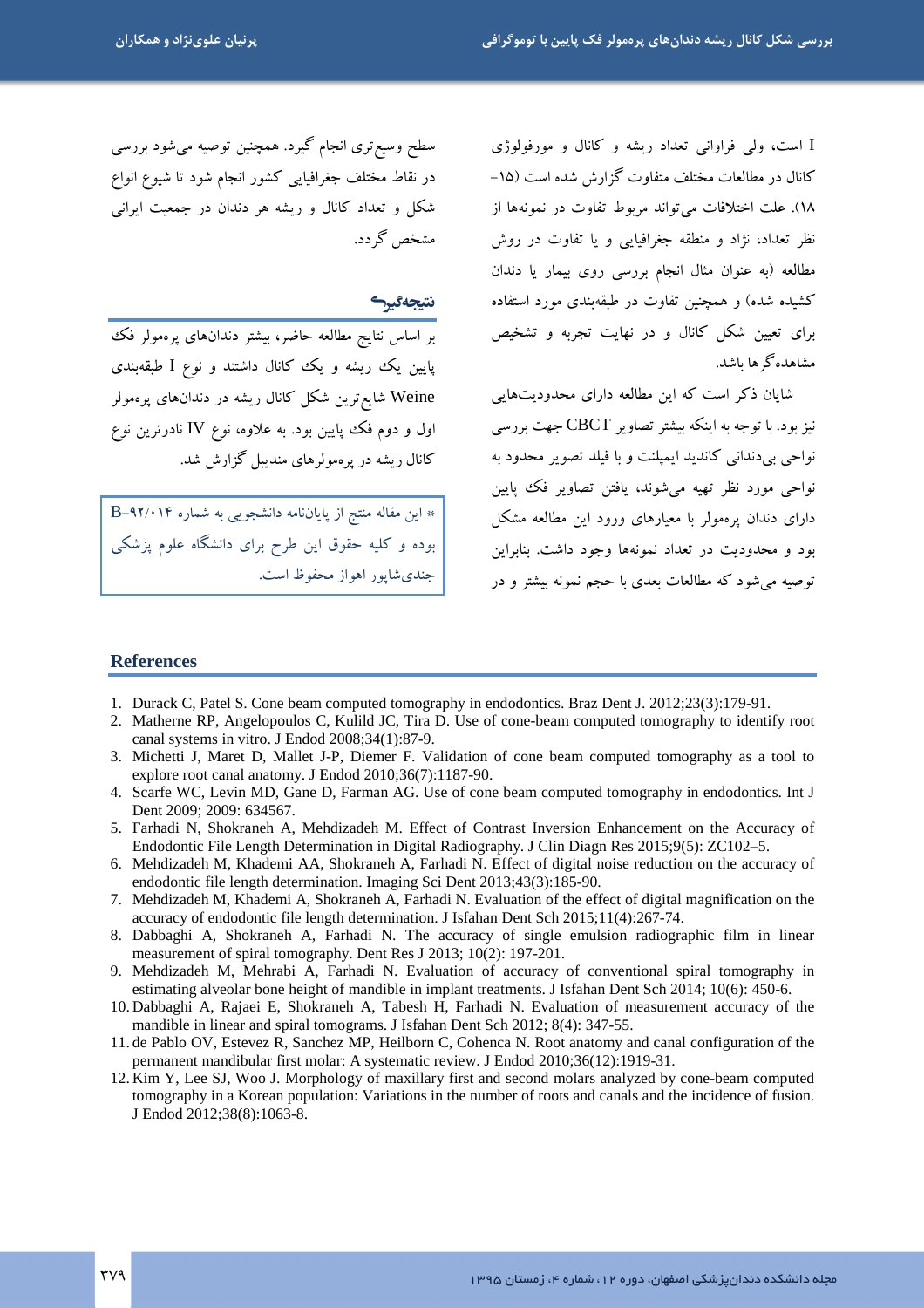- 13. Zhang R, Wang H, Tian YY, Yu X, Hu T, Dummer PMH. Use of conebeam computed tomography to evaluate root and canal morphology of mandibular molars in Chinese individuals. Int Endod J 2011;44(11):990-9.
- 14. Yoshioka T, Villegas JC, Kobayashi C, Suda H. Radiographic evaluation of root canal multiplicity in mandibular first premolars. J Endod 2004;30(2):73-4.
- 15.Jain A, Bahuguna R. Root canal morphology of mandibular first premolar in a gujarati population-an in vitro study. Dent Res J 2011;8(3):118-21.
- 16. Awawdeh L, Al Qudah A. Root form and canal morphology of mandibular premolars in a Jordanian population. Int Endod J 2008;41(3):240-8.
- 17. Park JB, Kim N, Park S, Kim Y, Ko Y. Evaluation of root anatomy of permanent mandibular premolars and molars in a Korean population with cone-beam computed tomography. Eur J Dent 2013;7(1):94-101.
- 18. Lu TY, Yang SF, Pai SF. Complicated root canal morphology of mandibular first premolar in a Chinese population using the cross section method. J Endod 2006;32(10):932-6.
- 19. Sandhya R, Velmurugan N, Kandaswamy D. Assessment of root canal morphology of mandibular first premolars in the Indian population using spiral computed tomography: An in vitro study. Indian J Dent Res 2010;21(2):169-73.
- 20. Zheng Qh, Wang Y, Zhou X-d, Wang Q, Zheng G-n, Huang D-m. A cone-beam computed tomography study of maxillary first permanent molar root and canal morphology in a Chinese population. J Endod 2010;36(9):1480-4.
- 21. Silva E, Nejaim Y, Silva AV, Haiter-Neto F, Cohenca N. Evaluation of root canal configuration of mandibular molars in a Brazilian population by using cone-beam computed tomography: An in vivo study. J Endod 2013;39(7):849-52.
- 22. Han T, Ma Y, Yang L, Chen X, Zhang X, Wang Y. A study of the root canal morphology of mandibular anterior teeth using cone-beam computed tomography in a Chinese subpopulation. J Endod 2014;40(9):1309- 14.
- 23. Aminsobhani M, Sadegh M, Meraji N, Razmi H, Kharazifard MJ. Evaluation of the root and canal morphology of mandibular permanent anterior teeth in an Iranian population by cone-beam computed tomography. J Dent 2013;10(4):358-66.
- 24. Mirzaie M, Tork Zaban P, Mohammadi V. Cone-beam Computed Tomography Study of Root Canals in a Hamadani Population in Iran. Avicenna J Dent Res 2012;4(2):25-31.
- 25.Cohn SA. Endodontic Therapy 6th ed: By Franklin S. Weine. Aust Endod J 2004;30(1):33.
- 26. Shokraneh A, Farhad AR, Farhadi N, Saatchi M, Hasheminia SM. Antibacterial effect of triantibiotic mixture versus calcium hydroxide in combination with active agents against Enterococcus faecalis biofilm. Dent Mater J 2014;33(6):733-8.
- 27. Hasheminia SM, Farhadi N, Shokraneh A. Effect of Patency File on Transportation and Curve Straightening in Canal Preparation with ProTaper System. ISRN Dent 2013;12(2013):704027.
- 28.Jeger FB, Janner SF, Bornstein MM, Lussi A. Endodontic working length measurement with preexisting cone-beam computed tomography scanning: A prospective, controlled clinical study. J Endod 2012;38(7):884-8.
- 29. Llena C, Fernandez J, Ortolani PS, Forner L. Cone-beam computed tomography analysis of root and canal morphology of mandibular premolars in a Spanish population. Imag Sci Dent 2014;44(3):221-7.
- 30. Yu X, Guo B, Li K-Z, Zhang R, Tian YY, Wang H, et al. Cone-beam computed tomography study of root and canal morphology of mandibular premolars in a western Chinese population. BMC Med Imag 2012;12(1):18-22.